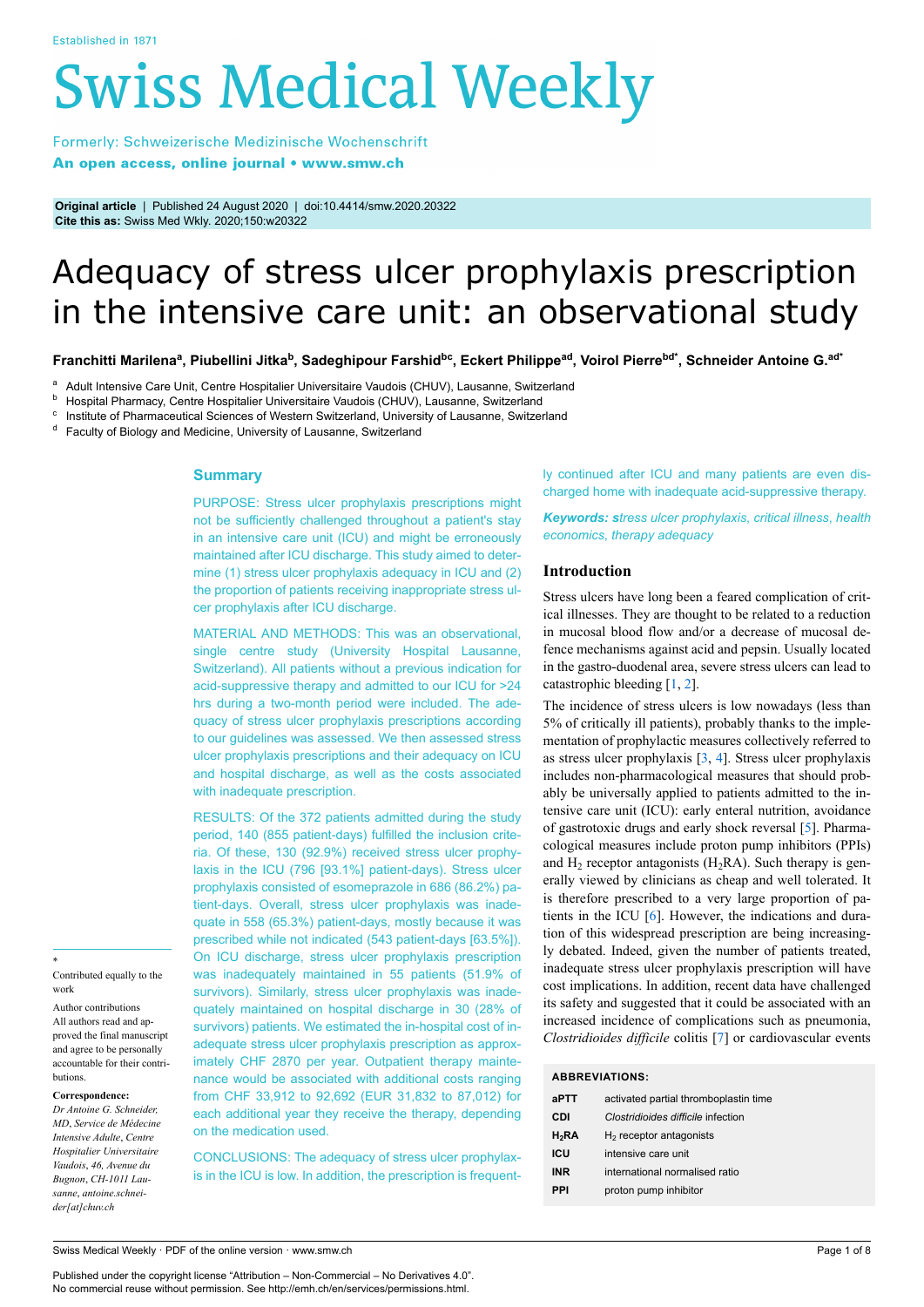[[8](#page-5-7), [9](#page-5-8)]. These complications might lead to increased mortality, length of stay and costs. Hence, the adequacy of stress ulcer prophylaxis administration represents an important health issue.

Several reports have suggested that stress ulcer prophylaxis prescription during ICU stay might be inadequate [\[6,](#page-5-5) [10,](#page-5-9) [11](#page-5-10)]. In the absence of a strong consensus on initiation criteria, this inadequacy seems mostly related to stress ulcer prophylaxis maintenance after the critical phase. Stress ulcer prophylaxis prescription appears to be insufficiently challenged throughout ICU stay, and on many occasions is maintained on ICU, or even on hospital, discharge. The Swiss Society of Intensive Medicine, as part of its "Choosing wisely" campaign, has recently recommended assessing the adequacy of stress ulcer prophylaxis, as well as of other common practices in intensive medicine [[12\]](#page-5-11).

This study aims to evaluate the frequency and adequacy of stress ulcer prophylaxis prescription in a tertiary ICU of a Swiss university hospital. In addition, it aims to evaluate stress ulcer prophylaxis duration and its continuation on ICU and hospital discharge, as well as its potential health economics consequences.

# **Methods**

#### **Study design**

This was a monocentric, observational study conducted in the adult intensive care unit (ICU) of the Centre Hospitalier Universitaire Vaudois (CHUV), a tertiary, university-affiliated hospital. This is a 35-bed ICU with approximately 2000 admissions per year. All consecutive patients admitted between 1 October and 5 December 2017 were considered for inclusion in the study. Exclusion criteria were: ICU length of stay less than 24 hours, pre-existing acidsuppressive therapy prior to admission, admission for a gastrointestinal haemorrhage, prior ICU admission in the same hospital stay, and declined consent for data reutilisation.

#### **Ethics**

The study protocol was approved by the Ethics Committee of Vaud (CER-VD 2018-00568). The need for specific individual informed patient consent was waived due to the observational nature of the study. Patients who declined our institution's general consent for data reutilisation were excluded from the study.

#### **Data collection**

All data were obtained using electronic chart records (Metavision®, IMD Soft, Tel Aviv, Israel and SOARIAN®, Cerner, North Kansas City, USA). We collected the following data: sex, age, history of gastrointestinal bleeding, PPI or H2RA receipt on ICU admission, diagnosis, corticosteroid treatment, mechanical ventilation duration, enteral nutrition, and laboratory tests results. For patients with multiple ICU stays, only the first was considered for baseline data, and only the last for outcome data.

#### **Adequacy of stress ulcer prophylaxis prescription**

#### *Stress ulcer prophylaxis indication*

For each patient and each study day, the presence of an indication for stress ulcer prophylaxis was assessed. During the ICU stay, based on our local policy, stress ulcer prophylaxis was considered as indicated in the following situations: platelet count <50 G/l, international normalised ratio (INR) >1.5, aPTT (activated partial thromboplastin time) >2 times baseline, prolonged (>48 hrs) mechanical ventilation, history of gastrointestinal bleeding, traumatic brain injury, spinal trauma, severe (>20% body surface area) burn and shock. In addition, in other situations (prolonged [>7 days] ICU admission and need for high-dose [>250 mg equivalent hydrocortisone] corticosteroids), our local policy recommends "considering stress ulcer prophylaxis". These last two criteria were considered as minor criteria.

Outside of the ICU, our institutional guidelines recommend against stress ulcer prophylaxis.

#### *Stress ulcer prophylaxis prescription adequacy*

For each patient and each study day, the actual prescription of stress ulcer prophylaxis was assessed. The assessment was performed by two investigators (JP for ICU stays and MF for ward stays). For each study day, patients' medical charts were screened for an indication for stress ulcer prophylaxis and for its prescription. The prescription was considered adequate if: (1) the drug was prescribed in the presence of a recognised indication (above), (2) the drug was not prescribed in the absence of a recognised indication (above) or (3) if our local guidelines recommended "considering stress ulcer prophylaxis", irrespective of the actual drug prescription. All other situations were considered as inadequate. Unclear situations were discussed with the senior investigators (PV and AS).

After ICU discharge, including on hospital discharge, stress ulcer prophylaxis continuation was considered adequate if a new indication for PPI or H2RA was present, as defined by the US Food and Drug Administration (FDA) and the UK National Institute for Health and Care Excellence (NICE) guidelines (supplementary table S1 in appendix 1) [[13–](#page-5-12)[17](#page-6-0)].

#### **Financial impact evaluation**

In order to evaluate the societal impact of inadequate stress ulcer prophylaxis prescription, we estimated the direct costs associated with inadequate stress ulcer prophylaxis prescription. This evaluation was performed for the entire ICU stay based on the number of patients-days during which the therapy was prescribed while not indicated, the type of stress ulcer prophylaxis and its specific daily cost. This cost was then extrapolated to an entire year, assuming a similar inadequate to adequate therapy ratio.

In a second step, we estimated the potential costs associated with inadequate stress ulcer prophylaxis maintenance on hospital discharge. We based our estimation on the number of patients discharged with a stress ulcer prophylaxis prescription in the absence of an indication for acidsuppressive therapy and the daily cost of such therapy. We report the additional costs associated with mean therapy durations of 3 and 12 months after ICU discharge.

Swiss Medical Weekly · PDF of the online version · www.smw.ch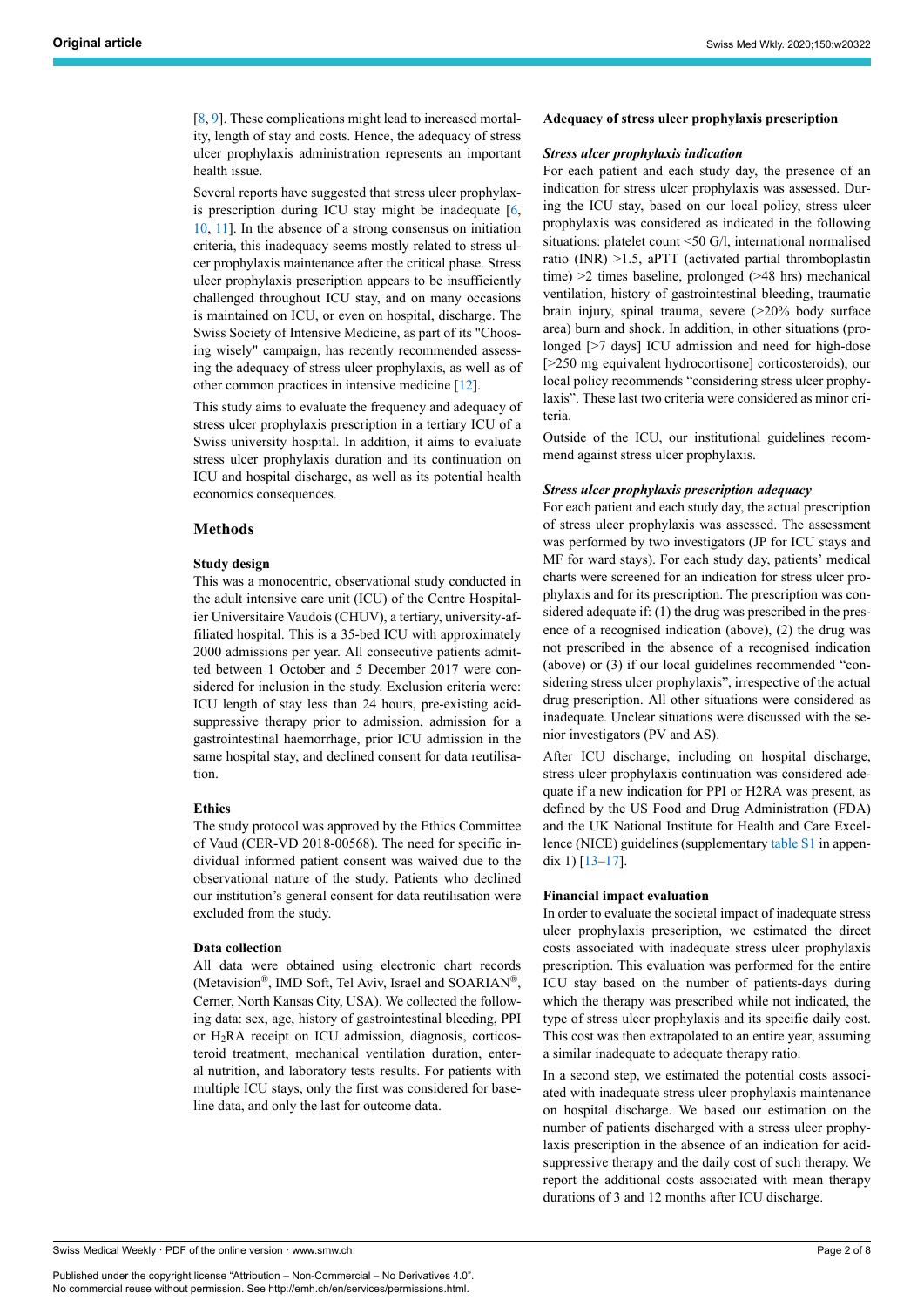All costs were estimated based on the ex-factory prices for stress ulcer prophylaxis medications. Since a large number of preparations are available, we report the range (minimum and maximum) of prices for each situation. The prices and elements taken into account for the calculations are presented in the appendix 1 (supplementary figs S1–S3).

# **Statistical analyses**

Continuous data with normal distributions are reported as mean (standard deviation). Non-normally distributed data are reported as median (inter-quartile range). Ordinal data are reported as number (percentage). SPSS version 25 was used for statistical analysis.

# **Results**

During the study period ([fig. 1](#page-2-0)), 372 patients were admitted to our ICU. Of these, 63 (16.9%) were on long-term acid-suppressive therapy, 131 (35.2%) stayed less than 24h in the ICU, 10 (2.7%) had already been admitted to the ICU, 14 (3.7%) had acid-suppressive therapy initiated for gastrointestinal bleeding and 14 (3.7%) denied their institutional consent to participate in research. Hence, 140 patients (855 patient-days) were included in this study's analysis. Their characteristics on ICU admission are presented in [table 1](#page-2-1). In summary, around two thirds were men (96 men, 44 women), median age was 65 years (17–92) and median length of stay in the ICU was 3.8 days (1–47).

#### **Stress ulcer prophylaxis prescription**

Over the study period, 130 (92.9%) patients received stress ulcer prophylaxis at some stage during their ICU stay. This corresponded to 796 (79.7%) patient-days.

The drug administered as stress ulcer prophylaxis was esomeprazole in 686 patient-days (86.2%), ranitidine in 108 patient-days (13.6%) and both in 2 patient-days (0.2%, intra-day prescription modification).

#### **Stress ulcer prophylaxis indications**

As presented in [figure 2,](#page-3-0) mechanical ventilation was the most common indication for stress ulcer prophylaxis (461

<span id="page-2-1"></span><span id="page-2-0"></span>

patient-days, 54.0%), followed by shock (66 patient-days, 7.7%) and traumatic brain injury (66 patient-days, 7.7%). Prolonged ICU stay was also very common (350 patientdays, 40.9%), and a major criterion was present for 315 patient-days.

#### **Adequacy of stress ulcer prophylaxis prescription**

As depicted in [figure 3](#page-3-1), stress ulcer prophylaxis prescription was adequate in 297 patient-days (34.7%): it was prescribed with a recognised indication in 253 patient-days (29.6%) and not prescribed in the absence of an indication in 44 patient-days (5.1%). On the other hand, stress ulcer prophylaxis prescription was inadequate in 558 patientdays (65.3%): stress ulcer prophylaxis was prescribed in the absence of a recognised indication in 543 patient-days (63.5%) and not prescribed in the presence of a recognised indication in 15 patient-days (1.8%).

# **Stress ulcer prophylaxis continuation on ICU discharge**

Of the 130 patients who received stress ulcer prophylaxis at any time during their ICU stay, 106 (81.5%) survived to ICU discharge. Of these, eight (7.5%) developed an indication for acid-suppressive therapy during their stay and were prescribed the therapy on ICU discharge. Twelve (11.3%) were transferred to another acute hospital with an ongoing stress ulcer prophylaxis prescription (nine with stress ulcer prophylaxis, including six without an indication). Finally, 55 (51.9% of survivors) were transferred to the ward while still receiving stress ulcer prophylaxis without a recognised indication ([fig. 4\)](#page-4-0).

# **Stress ulcer prophylaxis continuation on hospital discharge**

Of the 55 patients discharged to the ward with an ongoing stress ulcer prophylaxis prescription, five (9.1%) died while on the ward. Of those who survived to hospital discharge, three (6.0%) developed a new indication for acidsuppressive therapy during their post-ICU hospital stay. One had incomplete data, so discharge treatment could not be verified. However, 30 patients (60%, 30.3% of all survivors) were discharged from the hospital on acid-suppressive therapy without a recognised indication.

# **Financial impact of inadequate stress ulcer prophylaxis prescription**

Based on ex-factory prices, the excess costs associated with inadequate therapy during the study period correspond to CHF 1220 (approx. EUR 1100). Extrapolated to

**Table 1:** Patients' characteristics (n = 140).

| Median age, (IQR) years                      | 65 (19 - 92)     |
|----------------------------------------------|------------------|
| Male sex, $n$ $%$                            | 96 (68.6%)       |
| Median length of stay, (IQR) days            | $3.8(2.4 - 7.9)$ |
| Median SAPS II score, (IQR)                  | 44.5 (33.0–60.0) |
| Patients' category (on ICU admission), n (%) |                  |
| – Medical                                    | 42 (29%)         |
| – Cardiac medical                            | 29 (20%)         |
| - Cardiothoracic surgery                     | 29 (20%)         |
| - Neurosurgery                               | 18 (12%)         |
| – Surgery (others)                           | 22 (13.9%)       |
| ICU mortality, n (%)                         | 24 (17.1%)       |
| Hospital mortality, n (%)                    | 27 (20.7%)       |
|                                              |                  |

Swiss Medical Weekly · PDF of the online version · www.smw.ch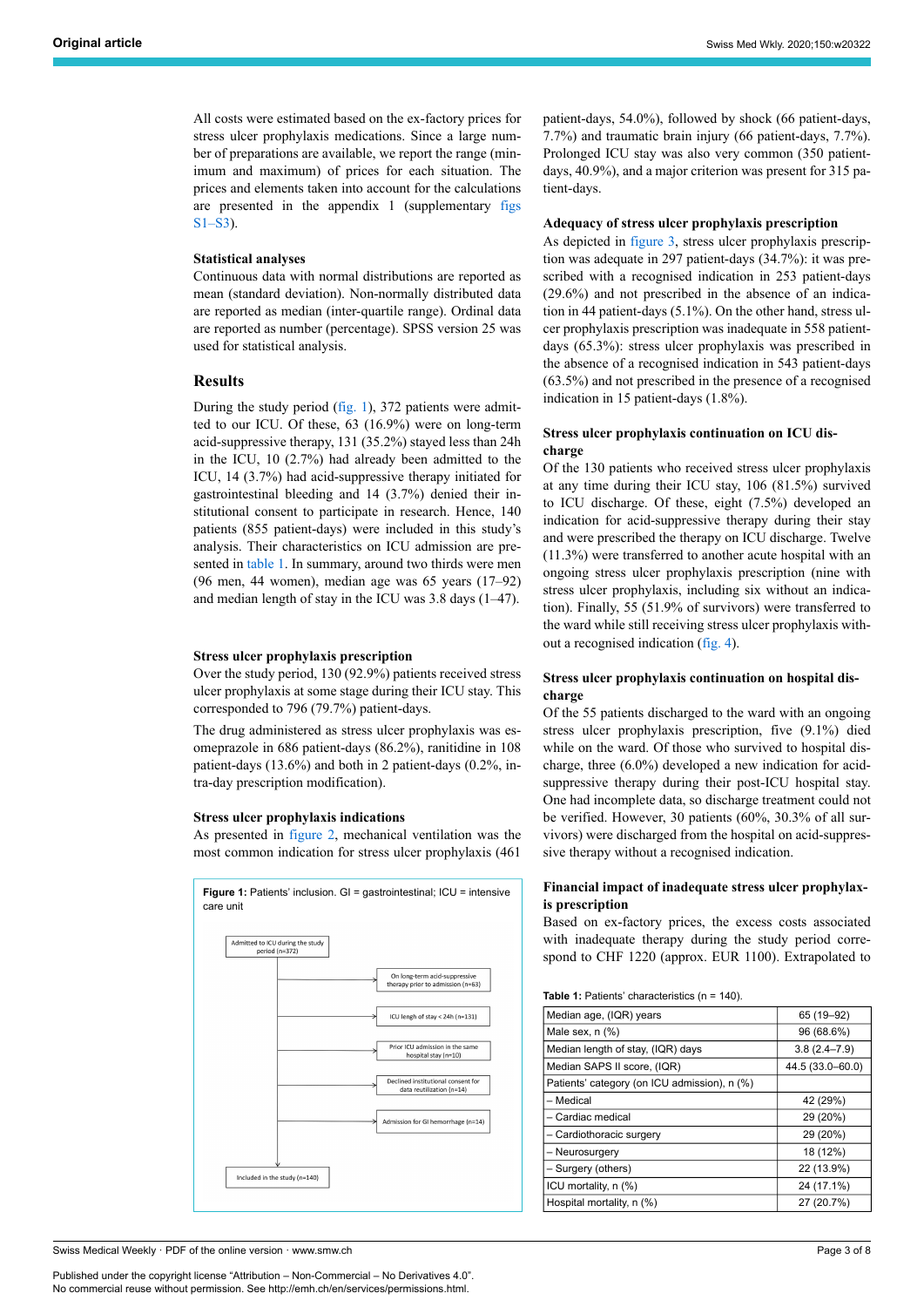<span id="page-3-0"></span>**Figure 2:** Criteria for stress ulcer prophylaxis (SUP) prescription in the intensive care unit. Number of patients-days during which criteria for SUP prescription were fulfilled according to our local guidelines (more than one criterion might be fulfilled in a single patient-day). aPTT = activated partial thromboplastin time; GI = gastrointestinal; ICU = intensive care unit; INR = international normalised ratio; TBSA = total body surface area



<span id="page-3-1"></span>**Figure 3:** Adequacy of stress ulcer prophylaxis (SUP) prescription during intensive care unit stay. Indication: presence of a recognised indication according to our local guidelines. SUP prescribed with indication n= 253 (29.6%) SUP prescribed without indication No SUP prescribed n= 543 (63.5%) no Indication  $n = 44(5.1%)$ No SUP prescribed but indication n= 15 (1.8%)

Swiss Medical Weekly · PDF of the online version · www.smw.ch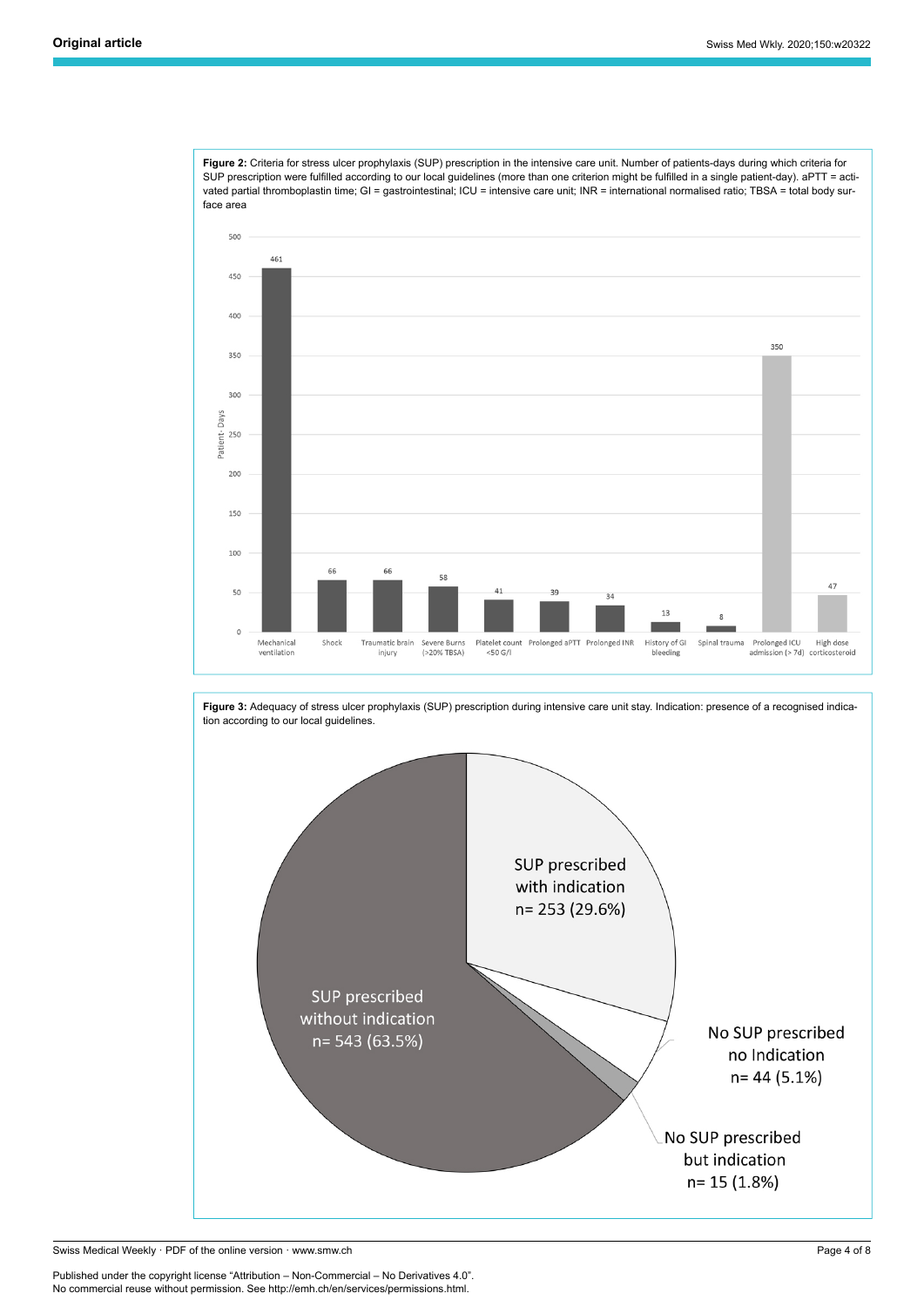our entire ICU population, this would correspond to an excess cost of CHF 6743 (approx. EUR 6000) per year.

Depending on the type and brand of stress ulcer prophylaxis used, the excess costs associated with inadequate stress ulcer prophylaxis prescription on hospital discharge would range from CHF 8361 to 22,855 (EUR 7500 to 20,500) if maintained for three months, or from CHF 33,912 to 92,692 (EUR 31,832 to 87,012) if maintained for 12 months.

# **Discussion**

## **Key findings**

We performed a retrospective observational study on 855 ICU patient-days to assess the frequency and adequacy of stress ulcer prophylaxis prescription in a tertiary ICU of a Swiss university hospital. We found that stress ulcer prophylaxis was prescribed in 92.8% of patients (796 patientdays), that it mainly consisted of esomeprazole and that the main indications were mechanical ventilation, prolonged ICU stay and shock. We found that stress ulcer prophylaxis prescription was inadequate in 65.2% of cases, mostly because it was prescribed in the absence of a recognised indication. More surprisingly, we found that even in the absence of a new indication for acid-suppressive therapy, stress ulcer prophylaxis was maintained on ICU discharge in almost 50% of patients and on hospital discharge in more than 25% of patients. Despite the relatively low cost of the medication, our health economics analysis demonstrates that this inadequate prescription is associated with only minor in-hospital additional costs, but with potentially significant costs when continued after discharge.

#### **Comparison with previous studies**

As summarised in supplementary table S2 (appendix 1), our results are largely consistent with data obtained in other settings and health care systems. In a Swiss general surgery department [\[18](#page-6-1)], stress ulcer prophylaxis was administered without indication in 79% of the 67 evaluated patients and continued on hospital discharge in 33% of those with a de novo anti-acid prescription. In Australia, two studies reported very similar rates of inadequate continuation of acid-suppressive medication on ICUs (63%) and on hospital discharge (39 and 48.9%) [\[6,](#page-5-5) [10\]](#page-5-9). Similar observations were made in the United States, where 20–30% of ICU survivors appeared to have been discharged from hospital with an ongoing stress ulcer prophylaxis without indication [[11](#page-5-10), [13\]](#page-5-12). Finally, an international survey of 97 ICU in 11 countries suggested that in almost 20% of the participating sites, stress ulcer prophylaxis was not stopped upon discharge to the ward. Similarly, 31–39% of patients treated with stress ulcer prophylaxis during ICU stays were reported to be discharged from hospital with ongoing treatment [[3\]](#page-5-2).

The health economics aspects were also considered in other healthcare systems. Indeed, in a retrospective study involving five ICUs in Western Australia, it was estimated that during the study period, 1482 patients were inadequately prescribed PPI on hospital discharge [[10\]](#page-5-9). The additional cost associated with these inadequate prescriptions was estimated to be 250,811 Australian dollars (AUD). Extrapolated across the entire country, translates into excess costs of AUD 22.4 million per year. In another study, Thomas et al. reviewed the pharmacy costs of more than 20,000 patients receiving PPI inappropriately after hospital admission over a four-year period and found that the inadequate global expense was approximately USD 3 million [\[14](#page-6-2)].

#### **Implications for clinicians and policy makers**

Our data confirm that stress ulcer prophylaxis is prescribed to almost all patients while in ICU. However, the rationale for this practice is increasingly challenged by recent literature. A recent network meta-analysis of randomised clin-

<span id="page-4-0"></span>

Swiss Medical Weekly · PDF of the online version · www.smw.ch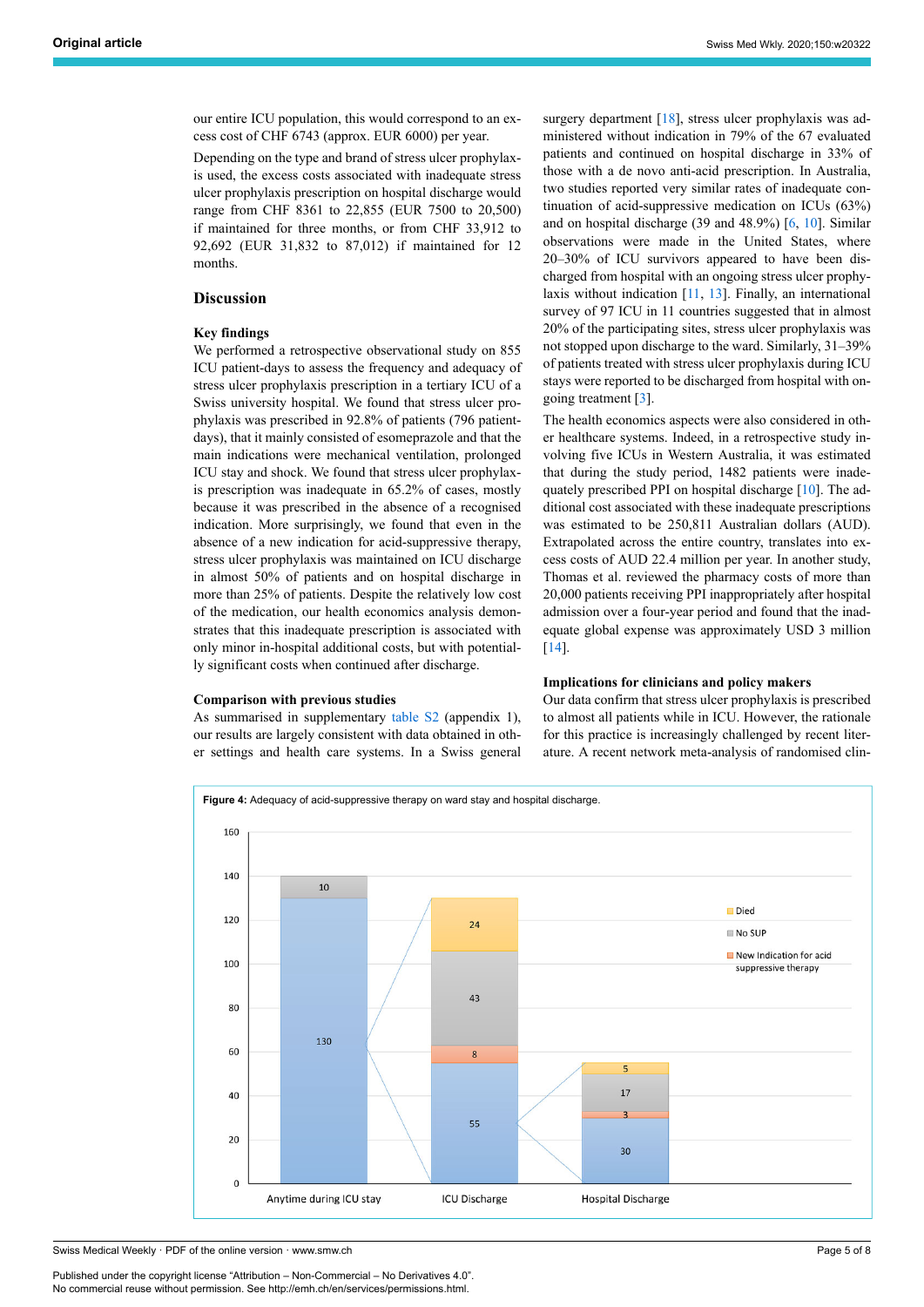ical trials concluded that compared with no prophylaxis, PPIs were associated with a 1.6% absolute risk reduction in gastrointestinal bleeding, but also with a 3% increase in pneumonia [[15\]](#page-6-3). This observation largely relies on observational data, as discussed by Barletta et al. in a systematic review [[16\]](#page-6-4). In addition, several studies have suggested an association between stress ulcer prophylaxis, *C. difficile* infections and PPIs [\[16](#page-6-4), [17](#page-6-0), [19,](#page-6-5) [20\]](#page-6-3). Finally, a recent multicentre, blinded and randomised study in ICU patients at risk of gastrointestinal bleeding failed to demonstrate a benefit of pantoprazole in terms of 90-day mortality. There was also no difference in terms of a composite outcome of new-onset pneumonia, CDI or acute myocardial infarction [[21\]](#page-6-4).

<span id="page-5-0"></span>Hence, the indication for stress ulcer prophylaxis initiation should be weighed against its potential risks. In addition, it is of paramount importance to regularly review and challenge stress ulcer prophylaxis prescription throughout the ICU stay [[22\]](#page-6-6). Our data suggest that in a modern tertiary ICU with protocoled indications, this is still not the case, and the therapy is inadequately maintained in a large number of patients all the way to hospital discharge. Some data have suggested that a pharmacist-driven medication review could significantly decrease this rate [\[11\]](#page-5-10) and perhaps should be implemented in clinical practice. Indeed, such a medication review would probably improve protocol adherence and drug interaction identification and avoid common prescription errors.

#### <span id="page-5-2"></span><span id="page-5-1"></span>**Strength and limitations**

<span id="page-5-4"></span><span id="page-5-3"></span>This study has several strengths. First, it includes all consecutive patients admitted to our ICU during the study period. Second, a thorough evaluation of medical prescription on a day-to-day basis was conducted and detailed results are provided on a patient-day basis. Third, our intensive care unit is a large and multidisciplinary one with established guidelines for therapy initiation.

<span id="page-5-8"></span><span id="page-5-7"></span><span id="page-5-6"></span><span id="page-5-5"></span>However, it also has several limitations worth discussing. First, it is a retrospective study and our findings might have been influenced by documentation bias. In addition, only a limited number of patients were included. However, given the magnitude of the effect observed, a chance finding appears unlikely and efforts were made to perform an exhaustive data collection. In addition, the characteristics of the patients included in the study are very similar to those observed in our general ICU population in terms of age, severity, admission diagnoses and length of stay. Hence, sample bias appears unlikely. Second, this is a single centre study and its external validity cannot be ascertained. However, our data is largely consistent with previously published data from other health care systems. Third, the indications for prescriptions, including an ICU stay longer than seven days, might be debatable and might have influenced the number of inadequate prescriptions. Nevertheless, this is highly unlikely to modify our conclusions. Finally, our evaluation of the financial impact of inadequate stress ulcer prophylaxis prescription after hospital discharge is largely hypothetical, and we can only provide a reasonable range of potential costs. A prospective study would be required to assess the real costs associated with inadequate post-discharge anti-acid therapy maintenance.

# **Conclusions**

Stress ulcer prophylaxis was prescribed to the vast majority of patients admitted to the ICU. This prescription was inappropriate (not indicated or not prescribed while indicated) in almost two thirds of ICU patient-days. Moreover, this prescription was erroneously maintained in a very large number of patients both on the ICU and after hospital discharge. Prescribers should be reminded of the stress ulcer prophylaxis guidelines and the need for a daily re-evaluation, especially on ICU discharge.

#### **Financial disclosure**

The study was supported by the research fund of the intensive care unit.

#### **Potential competing interests**

The authors declare that they have no conflicts of interest.

#### **References**

- 1 Cook DJ, Griffith LE, Walter SD, Guyatt GH, Meade MO, Heyland DK, et al.; Canadian Critical Care Trials Group. The attributable mortality and length of intensive care unit stay of clinically important gastrointestinal bleeding in critically ill patients. Crit Care. 2001;5(6):368–75. doi: <http://dx.doi.org/10.1186/cc1071>. [PubMed](http://www.ncbi.nlm.nih.gov/entrez/query.fcgi?cmd=Retrieve&db=PubMed&list_uids=11737927&dopt=Abstract).
- 2 Marik PE, Vasu T, Hirani A, Pachinburavan M. Stress ulcer prophylaxis in the new millennium: a systematic review and meta-analysis. Crit Care Med. 2010;38(11):2222–8. doi: [http://dx.doi.org/10.1097/](http://dx.doi.org/10.1097/CCM.0b013e3181f17adf) [CCM.0b013e3181f17adf.](http://dx.doi.org/10.1097/CCM.0b013e3181f17adf) [PubMed](http://www.ncbi.nlm.nih.gov/entrez/query.fcgi?cmd=Retrieve&db=PubMed&list_uids=20711074&dopt=Abstract).
- 3 Krag M, Perner A, Wetterslev J, Wise MP, Borthwick M, Bendel S, et al.; SUP-ICU co-authors. Prevalence and outcome of gastrointestinal bleeding and use of acid suppressants in acutely ill adult intensive care patients. Intensive Care Med. 2015;41(5):833–45. doi: [http://dx.doi.org/](http://dx.doi.org/10.1007/s00134-015-3725-1) [10.1007/s00134-015-3725-1](http://dx.doi.org/10.1007/s00134-015-3725-1). [PubMed.](http://www.ncbi.nlm.nih.gov/entrez/query.fcgi?cmd=Retrieve&db=PubMed&list_uids=25860444&dopt=Abstract)
- 4 Cook DJ, Witt LG, Cook RJ, Guyatt GH. Stress ulcer prophylaxis in the critically ill: a meta-analysis. Am J Med. 1991;91(5):519–27. doi: [http://dx.doi.org/10.1016/0002-9343\(91\)90189-5.](http://dx.doi.org/10.1016/0002-9343(91)90189-5) [PubMed.](http://www.ncbi.nlm.nih.gov/entrez/query.fcgi?cmd=Retrieve&db=PubMed&list_uids=1835294&dopt=Abstract)
- 5 Rhodes A, Evans LE, Alhazzani W, Levy MM, Antonelli M, Ferrer R, et al. Surviving Sepsis Campaign: International Guidelines for Management of Sepsis and Septic Shock: 2016. Intensive Care Med. 2017;43(3):304–77. doi: [http://dx.doi.org/10.1007/s00134-017-4683-6.](http://dx.doi.org/10.1007/s00134-017-4683-6) [PubMed](http://www.ncbi.nlm.nih.gov/entrez/query.fcgi?cmd=Retrieve&db=PubMed&list_uids=28101605&dopt=Abstract).
- 6 Farley KJ, Barned KL, Crozier TM. Inappropriate continuation of stress ulcer prophylaxis beyond the intensive care setting. Crit Care Resusc. 2013;15(2):147–51. [PubMed.](http://www.ncbi.nlm.nih.gov/entrez/query.fcgi?cmd=Retrieve&db=PubMed&list_uids=23961576&dopt=Abstract)
- 7 MacLaren R, Reynolds PM, Allen RR. Histamine-2 receptor antagonists vs proton pump inhibitors on gastrointestinal tract hemorrhage and infectious complications in the intensive care unit. JAMA Intern Med. 2014;174(4):564–74. doi: [http://dx.doi.org/10.1001/jamaintern](http://dx.doi.org/10.1001/jamainternmed.2013.14673)[med.2013.14673.](http://dx.doi.org/10.1001/jamainternmed.2013.14673) [PubMed.](http://www.ncbi.nlm.nih.gov/entrez/query.fcgi?cmd=Retrieve&db=PubMed&list_uids=24535015&dopt=Abstract)
- 8 Charlot M, Grove EL, Hansen PR, Olesen JB, Ahlehoff O, Selmer C, et al. Proton pump inhibitor use and risk of adverse cardiovascular events in aspirin treated patients with first time myocardial infarction: nationwide propensity score matched study. BMJ. 2011;342(may11 1):d2690. doi: [http://dx.doi.org/10.1136/bmj.d2690.](http://dx.doi.org/10.1136/bmj.d2690) [PubMed.](http://www.ncbi.nlm.nih.gov/entrez/query.fcgi?cmd=Retrieve&db=PubMed&list_uids=21562004&dopt=Abstract)
- 9 Sehested TSG, Gerds TA, Fosbøl EL, Hansen PW, Charlot MG, Carlson N, et al. Long-term use of proton pump inhibitors, dose-response relationship and associated risk of ischemic stroke and myocardial infarction. J Intern Med. 2018;283(3):268–81. doi: [http://dx.doi.org/10.1111/](http://dx.doi.org/10.1111/joim.12698) [joim.12698](http://dx.doi.org/10.1111/joim.12698). [PubMed](http://www.ncbi.nlm.nih.gov/entrez/query.fcgi?cmd=Retrieve&db=PubMed&list_uids=29024109&dopt=Abstract).
- 10 Tan B, Norman R, Litton E, Heath C, Hawkins DJ, Krishnamurthy R, et al. Incidence and cost of stress ulcer prophylaxis after discharge from the intensive care unit: a retrospective study. Crit Care Resusc. 2016;18(4):270–4. [PubMed](http://www.ncbi.nlm.nih.gov/entrez/query.fcgi?cmd=Retrieve&db=PubMed&list_uids=27903209&dopt=Abstract).
- 11 Pavlov A, Muravyev R, Amoateng-Adjepong Y, Manthous CA. Inappropriate discharge on bronchodilators and acid-blocking medications after ICU admission: importance of medication reconciliation. Respir Care. 2014;59(10):1524–9. doi: [http://dx.doi.org/10.4187/resp](http://dx.doi.org/10.4187/respcare.02913)[care.02913](http://dx.doi.org/10.4187/respcare.02913). [PubMed](http://www.ncbi.nlm.nih.gov/entrez/query.fcgi?cmd=Retrieve&db=PubMed&list_uids=24847095&dopt=Abstract).
- 12 Fumeaux T, Luca L. Top-9-liste de la SSMI: faire plus avec moins. Bull Med Suisses. 2017;40:1293–4.
- 13 Farrell CP, Mercogliano G, Kuntz CL. Overuse of stress ulcer prophylaxis in the critical care setting and beyond. J Crit Care. 2010;25(2):214–20. doi: <http://dx.doi.org/10.1016/j.jcrc.2009.05.014>. [PubMed](http://www.ncbi.nlm.nih.gov/entrez/query.fcgi?cmd=Retrieve&db=PubMed&list_uids=19683892&dopt=Abstract).

<span id="page-5-12"></span><span id="page-5-11"></span><span id="page-5-10"></span><span id="page-5-9"></span>Swiss Medical Weekly · PDF of the online version · www.smw.ch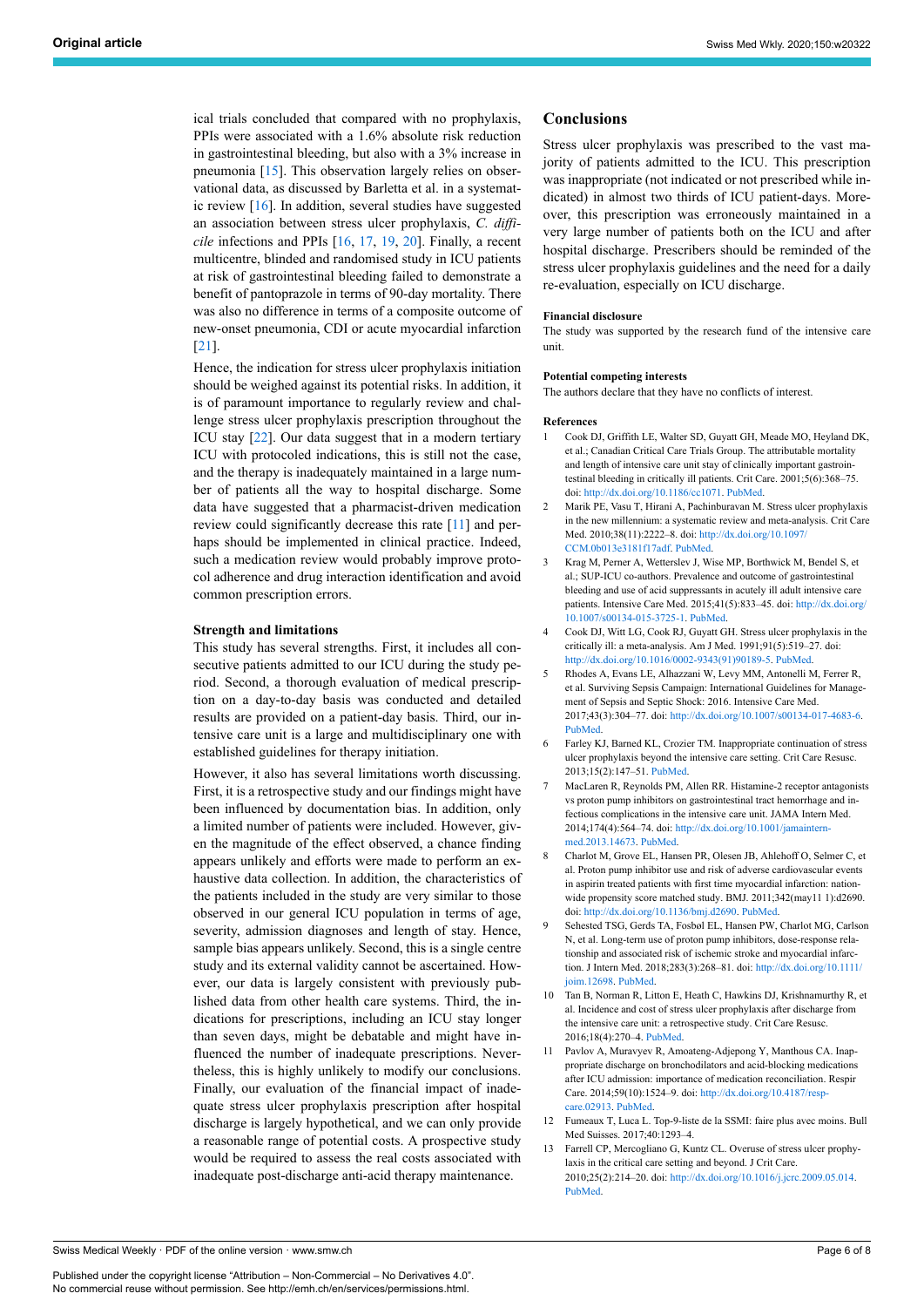- <span id="page-6-5"></span><span id="page-6-2"></span>14 Thomas L, Culley EJ, Gladowski P, Goff V, Fong J, Marche SM. Longitudinal analysis of the costs associated with inpatient initiation and subsequent outpatient continuation of proton pump inhibitor therapy for stress ulcer prophylaxis in a large managed care organization. J Manag Care Pharm. 2010;16(2):122–9. doi: [http://dx.doi.org/10.18553/jm](http://dx.doi.org/10.18553/jmcp.2010.16.2.122)[cp.2010.16.2.122.](http://dx.doi.org/10.18553/jmcp.2010.16.2.122) [PubMed](http://www.ncbi.nlm.nih.gov/entrez/query.fcgi?cmd=Retrieve&db=PubMed&list_uids=20178397&dopt=Abstract).
- <span id="page-6-3"></span>15 Alhazzani W, Alshamsi F, Belley-Cote E, Heels-Ansdell D, Brignardello-Petersen R, Alquraini M, et al. Efficacy and safety of stress ulcer prophylaxis in critically ill patients: a network meta-analysis of randomized trials. Intensive Care Med. 2018;44(1):1–11. doi: [http://dx.doi.org/](http://dx.doi.org/10.1007/s00134-017-5005-8) [10.1007/s00134-017-5005-8.](http://dx.doi.org/10.1007/s00134-017-5005-8) [PubMed](http://www.ncbi.nlm.nih.gov/entrez/query.fcgi?cmd=Retrieve&db=PubMed&list_uids=29199388&dopt=Abstract).
- <span id="page-6-4"></span>16 Barletta JF, Bruno JJ, Buckley MS, Cook DJ. Stress Ulcer Prophylaxis. Crit Care Med. 2016;44(7):1395–405. doi: [http://dx.doi.org/10.1097/](http://dx.doi.org/10.1097/CCM.0000000000001872) [CCM.0000000000001872.](http://dx.doi.org/10.1097/CCM.0000000000001872) [PubMed.](http://www.ncbi.nlm.nih.gov/entrez/query.fcgi?cmd=Retrieve&db=PubMed&list_uids=27163192&dopt=Abstract)
- <span id="page-6-6"></span><span id="page-6-0"></span>17 Marker S, Krag M, Møller MH. What's new with stress ulcer prophylaxis in the ICU? Intensive Care Med. 2017;43(8):1132–4. doi: [http://dx.doi.org/10.1007/s00134-017-4733-0.](http://dx.doi.org/10.1007/s00134-017-4733-0) [PubMed.](http://www.ncbi.nlm.nih.gov/entrez/query.fcgi?cmd=Retrieve&db=PubMed&list_uids=28238056&dopt=Abstract)
- <span id="page-6-1"></span>18 Bez C, Perrottet N, Zingg T, Leung Ki EL, Demartines N, Pannatier A. Stress ulcer prophylaxis in non-critically ill patients: a prospective evaluation of current practice in a general surgery department. J Eval Clin

Pract. 2013;19(2):374–8. doi: [http://dx.doi.org/10.1111/](http://dx.doi.org/10.1111/j.1365-2753.2012.01838.x) [j.1365-2753.2012.01838.x.](http://dx.doi.org/10.1111/j.1365-2753.2012.01838.x) [PubMed](http://www.ncbi.nlm.nih.gov/entrez/query.fcgi?cmd=Retrieve&db=PubMed&list_uids=22420909&dopt=Abstract).

- 19 Huang HB, Jiang W, Wang CY, Qin HY, Du B. Stress ulcer prophylaxis in intensive care unit patients receiving enteral nutrition: a systematic review and meta-analysis. Crit Care. 2018;22(1):20. doi: [http://dx.doi.org/](http://dx.doi.org/10.1186/s13054-017-1937-1) [10.1186/s13054-017-1937-1](http://dx.doi.org/10.1186/s13054-017-1937-1). [PubMed](http://www.ncbi.nlm.nih.gov/entrez/query.fcgi?cmd=Retrieve&db=PubMed&list_uids=29374489&dopt=Abstract).
- 20 Sridharan K, Sivaramakrishnan G, Gnanaraj J. Pharmacological interventions for stress ulcer prophylaxis in critically ill patients: a mixed treatment comparison network meta-analysis and a recursive cumulative meta-analysis. Expert Opin Pharmacother. 2018;19(2):151–8. doi: <http://dx.doi.org/10.1080/14656566.2017.1419187>. [PubMed](http://www.ncbi.nlm.nih.gov/entrez/query.fcgi?cmd=Retrieve&db=PubMed&list_uids=29271262&dopt=Abstract).
- 21 Krag M, Marker S, Perner A, Wetterslev J, Wise MP, Schefold JC, et al.; SUP-ICU trial group. Pantoprazole in Patients at Risk for Gastrointestinal Bleeding in the ICU. N Engl J Med. 2018;379(23):2199–208. doi: <http://dx.doi.org/10.1056/NEJMoa1714919>. [PubMed.](http://www.ncbi.nlm.nih.gov/entrez/query.fcgi?cmd=Retrieve&db=PubMed&list_uids=30354950&dopt=Abstract)
- 22 Esteves M, Rollason V, Grosgurin O. [Proton pump inhibitors overprescription]. Rev Med Suisse. 2017;13(579):1782–6. [PubMed.](http://www.ncbi.nlm.nih.gov/entrez/query.fcgi?cmd=Retrieve&db=PubMed&list_uids=29064194&dopt=Abstract)